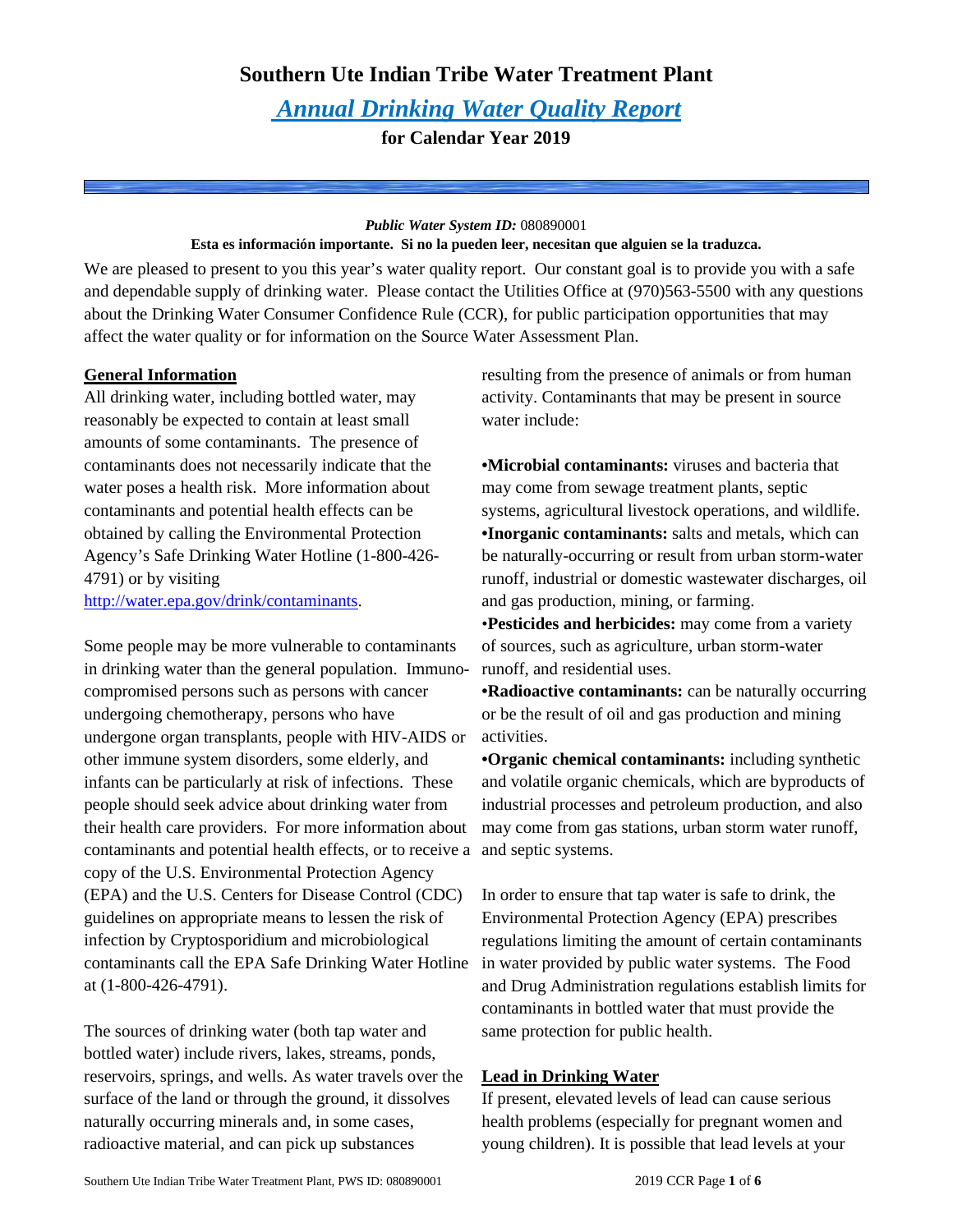home may be higher than other homes in the community as a result of materials used in your home's plumbing. If you are concerned about lead in your water, you may wish to have your water tested. When your water has been sitting for several hours, you can minimize the potential for lead exposure by flushing

your tap for 30 seconds to 2 minutes before using water for drinking or cooking. Additional information on lead in drinking water, testing methods, and steps you can take to minimize exposure is available from the Safe Drinking Water Hotline (1-800-426-4791) or at [http://www.epa.gov/safewater/lead.](http://www.epa.gov/safewater/lead)

## **Our Water Source**

| <b>Source</b>          | <b>Source Type</b>   |
|------------------------|----------------------|
| <b>Los Pinos River</b> | <b>Surface Water</b> |

The source of the water treated at the Southern Ute Indian Tribe Water Treatment Plant is the Los Pinos River, also called the Pine River.

## **Voluntary Fluoride Program**

Not only is the water safe, but it also has a measured amount of Fluoride added to it to reduce Dental Carries (cavities) in any users who drink the water. Fluoride acts on teeth much like Calcium in bones to make them stronger, especially in young children. This is an added cost of about \$4,500 per year to the Tribe.

## **Terms and Abbreviations**

- **Maximum Contaminant Level (MCL)** − The highest level of a contaminant allowed in drinking water.
- **Treatment Technique (TT)** − A required process intended to reduce the level of a contaminant in drinking water.
- **Action Level (AL)** − The concentration of a contaminant which, if exceeded, triggers treatment and other regulatory requirements.
- **Maximum Residual Disinfectant Level (MRDL)** − The highest level of a disinfectant allowed in drinking water. There is convincing evidence that addition of a disinfectant is necessary for control of microbial contaminants.
- **Maximum Contaminant Level Goal (MCLG)** The level of a contaminant in drinking water below which there is no known or expected risk to health. MCLGs allow for a margin of safety.
- **Maximum Residual Disinfectant Level Goal (MRDLG)** − The level of a drinking water disinfectant, below which there is no known or expected risk to health. MRDLGs do not reflect the benefits of the use of disinfectants to control microbial contaminants.
- **Violation (No Abbreviation)** − Failure to meet a Colorado Primary Drinking Water Regulation.
- **Formal Enforcement Action (No Abbreviation)** − Escalated action taken by the State (due to the risk to public health, or number or severity of violations) to bring a non-compliant water system back into compliance.
- **Variance and Exemptions (V/E)** − Department permission not to meet a MCL or treatment technique under certain conditions.
- **Gross Alpha (No Abbreviation)** − Gross alpha particle activity compliance value. It includes radium-226, but excludes radon 222, and uranium.
- **Picocuries per liter (pCi/L)** − Measure of the radioactivity in water.
- **Nephelometric Turbidity Unit (NTU)** − Measure of the clarity or cloudiness of water. Turbidity in excess of 5 NTU is just noticeable to the typical person.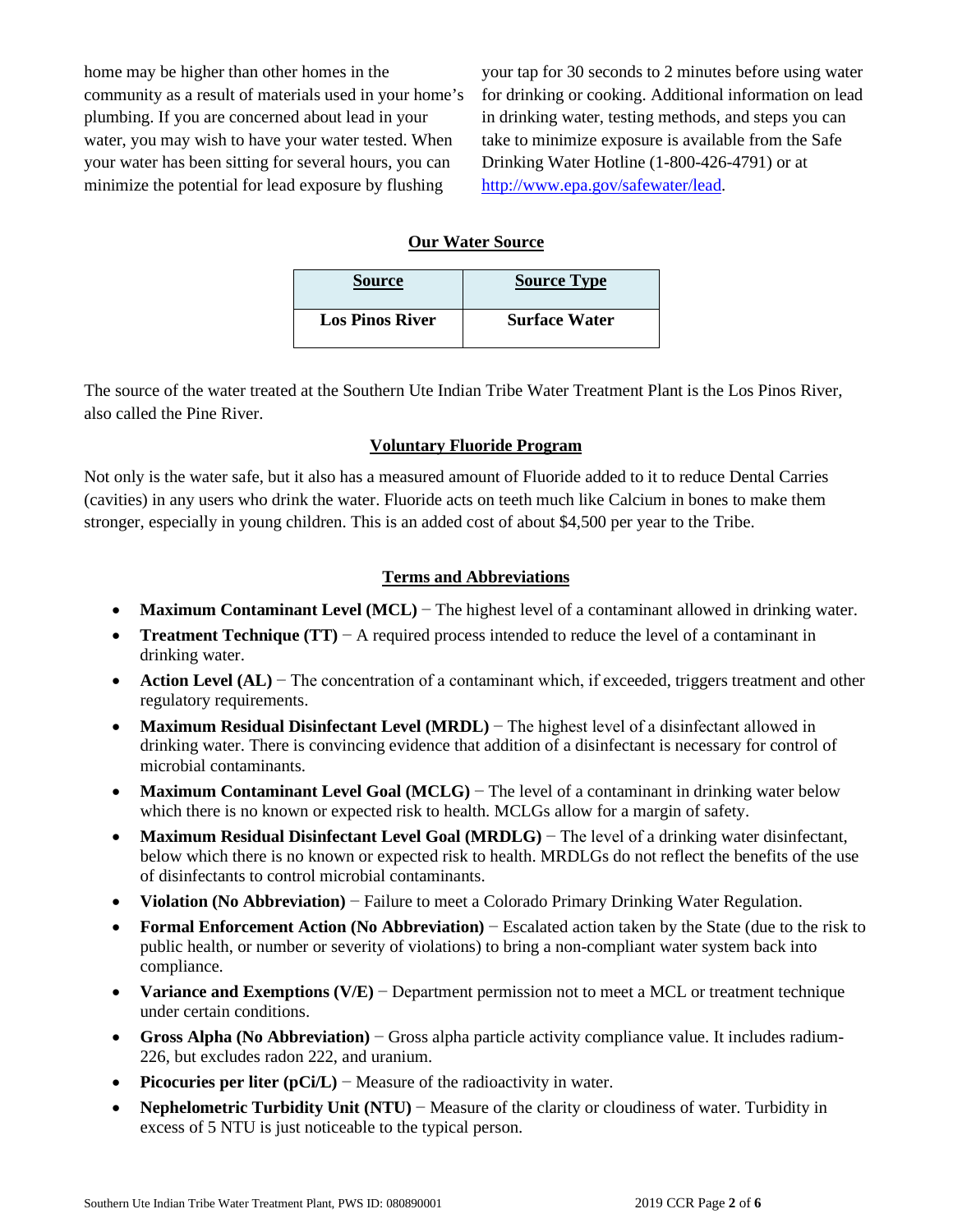- **Compliance Value (No Abbreviation)** Single or calculated value used to determine if regulatory contaminant level (e.g. MCL) is met. Examples of calculated values are the  $90<sup>th</sup>$  Percentile, Running Annual Average (RAA) and Locational Running Annual Average (LRAA).
- **Average (x-bar)** − Typical value.
- **Range (R)**  $-$  Lowest value to the highest value.
- **Sample Size (n)** − Number or count of values (i.e. number of water samples collected).
- **Parts per million = Milligrams per liter (ppm =**  $mg/L$ **)** One part per million corresponds to one minute in two years or a single penny in \$10,000.
- **Parts per billion = Micrograms per liter (ppb = ug/L)** − One part per billion corresponds to one minute in 2,000 years, or a single penny in \$10,000,000.
- **Parts per trillion = Nanograms per liter (ppt = ng/L)** − One part per trillion corresponds to one minute in 2,000,000 years, or a single penny in \$10,000,000,000.
- **Parts per quadrillion = Picograms per liter (ppq =**  $pg/L$ **)** One part per quadrillion corresponds to one minute in 2,000,000,000 years or one penny in \$10,000,000,000,000.
- **Not Applicable**  $(N/A)$  Does not apply or not available.

## **Detected Contaminants**

The Southern Ute Water Treatment Plant routinely monitors for contaminants in your drinking water according to Federal Law. The following table(s) show all detections found in the period of January 1 to December 31, 2019 unless otherwise noted. The Environmental Protection Agency (EPA) requires us to monitor for certain contaminants less than once per year because the concentrations of these contaminants are not expected to vary significantly from year to year, or the system is not considered vulnerable to this type of contamination. Therefore, some of our data, though representative, may be more than one year old. Violations and Formal Enforcement Actions, if any, are reported in the next section of this report.

**Note:** If no tables appear in this section then no contaminants were detected in the last round of monitoring.

|                            | Disinfectants Sampled in the Distribution System |                       |                           |             |                          |                                         |  |  |  |  |
|----------------------------|--------------------------------------------------|-----------------------|---------------------------|-------------|--------------------------|-----------------------------------------|--|--|--|--|
| Contaminant<br><b>Name</b> | Year                                             | Range<br>$Low - High$ | Unit of<br><b>Measure</b> | <b>MRDL</b> | <b>MRDL</b><br>Violation | <b>Typical Sources</b>                  |  |  |  |  |
| Chlorine                   | 2019                                             | $0.26 - 0.79$         | ppm                       | 4.0         | No.                      | Water additive used to control microbes |  |  |  |  |

|                    | <b>Summary of Disinfectants Sampled in the Distribution System</b>         |                                                                                                 |                  |                                         |  |  |  |  |  |  |  |
|--------------------|----------------------------------------------------------------------------|-------------------------------------------------------------------------------------------------|------------------|-----------------------------------------|--|--|--|--|--|--|--|
| <b>Contaminant</b> | <b>Results</b>                                                             | <b>TT Requirement</b>                                                                           | <b>TT</b>        | <b>Typical Sources</b>                  |  |  |  |  |  |  |  |
| <b>Name</b>        |                                                                            |                                                                                                 | <b>Violation</b> |                                         |  |  |  |  |  |  |  |
| Chlorine           | Lowest monthly<br>percentage of samples<br>meeting TT<br>requirement: 100% | For any two consecutive<br>months, At least 95% of<br>samples (per month) must be<br>detectable | N <sub>0</sub>   | Water additive used to control microbes |  |  |  |  |  |  |  |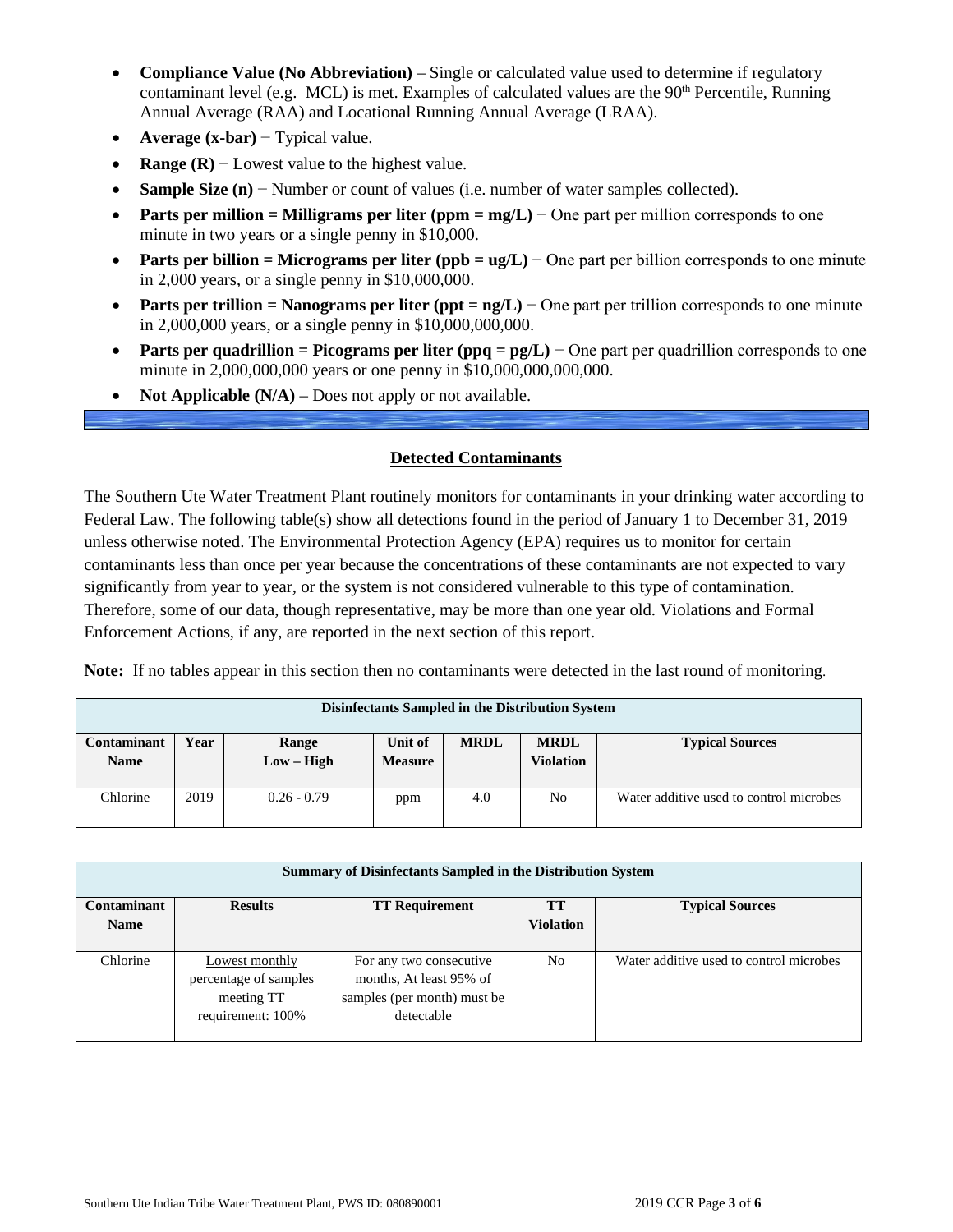|                            | Lead and Copper Sampled in the Distribution System |                                |                              |                           |                                      |                                              |                                                           |                                                                               |  |  |  |  |
|----------------------------|----------------------------------------------------|--------------------------------|------------------------------|---------------------------|--------------------------------------|----------------------------------------------|-----------------------------------------------------------|-------------------------------------------------------------------------------|--|--|--|--|
| Contaminant<br><b>Name</b> | <b>Time</b><br>Period                              | 90 <sup>th</sup><br>Percentile | <b>Sample</b><br><b>Size</b> | Unit of<br><b>Measure</b> | 90 <sup>th</sup><br>Percentile<br>AL | <b>Sample</b><br><b>Sites</b><br>Above<br>AL | 90 <sup>th</sup><br>Percentile<br>AL<br><b>Exceedance</b> | <b>Typical Sources</b>                                                        |  |  |  |  |
| Copper                     | 6/14/2018                                          | 0.268                          | 10                           | ppm                       | 1.3                                  | $\theta$                                     | N <sub>o</sub>                                            | Corrosion of<br>household plumbing<br>systems; Erosion                        |  |  |  |  |
| Lead                       | 6/14/2018                                          | 2.0                            | 10                           | ppb                       | 15                                   | $\theta$                                     | N <sub>o</sub>                                            | Corrosion of<br>household plumbing<br>systems; Erosion of<br>natural deposits |  |  |  |  |

|                                        | Disinfection Byproducts Sampled in the Distribution System |         |                       |                           |            |             |                                              |                                |                                             |  |  |  |
|----------------------------------------|------------------------------------------------------------|---------|-----------------------|---------------------------|------------|-------------|----------------------------------------------|--------------------------------|---------------------------------------------|--|--|--|
| <b>Name</b>                            | Year                                                       | Average | Range<br>$Low - High$ | Unit of<br><b>Measure</b> | <b>MCL</b> | <b>MCLG</b> | <b>Highest</b><br>Compliance<br><b>Value</b> | <b>MCL</b><br><b>Violation</b> | <b>Typical Sources</b>                      |  |  |  |
| Total<br>Haloacetic<br>Acids<br>(HAA5) | 2019                                                       | 37.2    | 37.2                  | ppb                       | 60         | N/A         | 37.2                                         | N <sub>0</sub>                 | Byproduct of drinking<br>water disinfection |  |  |  |
| Total<br>Trihalome<br>thanes<br>(TTHM) | 2019                                                       | 32.4    | 32.4                  | ppb                       | 80         | N/A         | 32.4                                         | N <sub>o</sub>                 | Byproduct of drinking<br>water disinfection |  |  |  |
| Chlorite                               | 2019                                                       | .039    | $0 - 0.170$           | ppm                       | 1.0        | 0.8         | 0.170                                        | No                             | Byproduct of drinking<br>water disinfection |  |  |  |

| Disinfectants Sampled at the Entry Point to the Distribution System |         |               |                |                         |                  |                                |  |  |  |  |
|---------------------------------------------------------------------|---------|---------------|----------------|-------------------------|------------------|--------------------------------|--|--|--|--|
| Year                                                                | Average | Range         | Unit of        | <b>TT/MRDL</b>          | <b>TT/MRDL</b>   | <b>Typical Sources</b>         |  |  |  |  |
|                                                                     |         | $Low - High$  | <b>Measure</b> | Requirement             | <b>Violation</b> |                                |  |  |  |  |
|                                                                     |         |               |                |                         |                  |                                |  |  |  |  |
| 2019                                                                | 1.20    | $0.33 - 1.86$ | ppm            | $TT = No$ more          | N <sub>0</sub>   | Water additive used to control |  |  |  |  |
|                                                                     |         |               |                | than 72 hours           |                  | microbes                       |  |  |  |  |
|                                                                     |         |               |                | with a residual         |                  |                                |  |  |  |  |
|                                                                     |         |               |                | below $.2 \text{ mg/L}$ |                  |                                |  |  |  |  |
| 2019                                                                | 0.07    | $0 - 0.220$   | ppm            | $MRDL = 0.8$            | N <sub>0</sub>   | Water additive used to control |  |  |  |  |
|                                                                     |         |               |                |                         |                  | microbes                       |  |  |  |  |
|                                                                     |         |               |                |                         |                  |                                |  |  |  |  |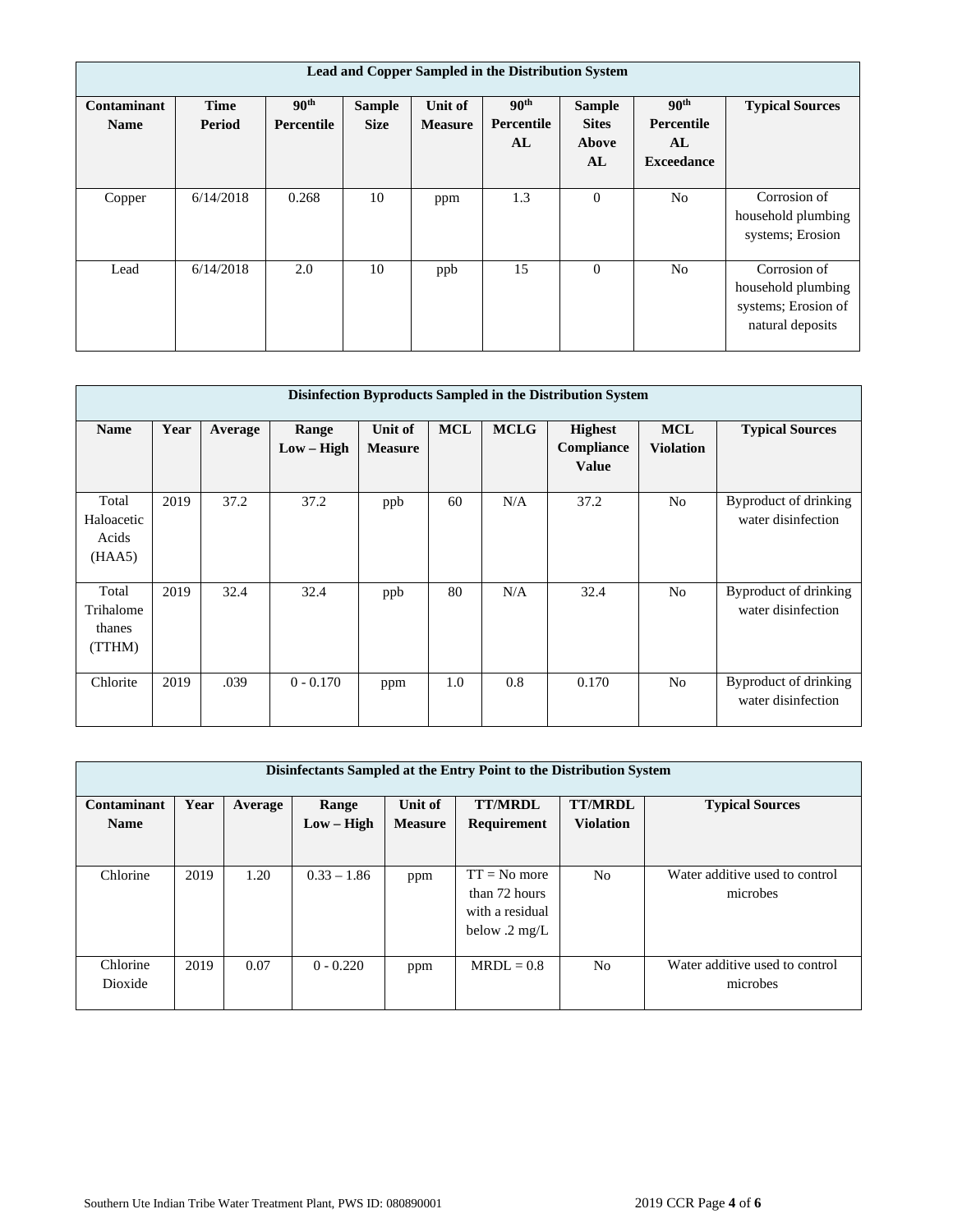|                    | <b>Summary of Turbidity Sampled at the Entry Point to the Distribution System</b> |                                |                               |                  |                |  |  |  |  |  |  |
|--------------------|-----------------------------------------------------------------------------------|--------------------------------|-------------------------------|------------------|----------------|--|--|--|--|--|--|
| <b>Contaminant</b> | <b>Sample</b>                                                                     | <b>TT</b>                      | <b>Typical</b>                |                  |                |  |  |  |  |  |  |
| <b>Name</b>        | Date                                                                              |                                |                               | <b>Violation</b> | <b>Sources</b> |  |  |  |  |  |  |
|                    |                                                                                   |                                |                               |                  |                |  |  |  |  |  |  |
| Turbidity          | Continuous                                                                        | Highest single measurement:    | Maximum 1 NTU for any single  | N <sub>0</sub>   | Soil Runoff    |  |  |  |  |  |  |
|                    |                                                                                   | 0.183 NTU                      | measurement                   |                  |                |  |  |  |  |  |  |
|                    |                                                                                   |                                |                               |                  |                |  |  |  |  |  |  |
| Turbidity          | Continuous                                                                        | Lowest monthly percentage of   | In any month, at least 95% of | N <sub>o</sub>   | Soil Runoff    |  |  |  |  |  |  |
|                    |                                                                                   | samples meeting TT requirement | samples must be less than 0.3 |                  |                |  |  |  |  |  |  |
|                    |                                                                                   | for our technology: 100%       | NTU                           |                  |                |  |  |  |  |  |  |
|                    |                                                                                   |                                |                               |                  |                |  |  |  |  |  |  |

|                            | Radionuclides Sampled at the Entry Point to the Distribution System |         |                       |                              |                           |            |             |                                |                                |  |  |
|----------------------------|---------------------------------------------------------------------|---------|-----------------------|------------------------------|---------------------------|------------|-------------|--------------------------------|--------------------------------|--|--|
| Contaminant<br><b>Name</b> | Year                                                                | Average | Range<br>$Low - High$ | <b>Sample</b><br><b>Size</b> | Unit of<br><b>Measure</b> | <b>MCL</b> | <b>MCLG</b> | <b>MCL</b><br><b>Violation</b> | <b>Typical Sources</b>         |  |  |
| Gross Alpha                | 2019                                                                | 3.5     | 3.5                   | 3785<br>ml                   | pCi/L                     | 15         | $\Omega$    | No                             | Erosion of<br>natural deposits |  |  |
| Combined<br>Radium         | 2019                                                                | < 0.40  | < 0.40                | 3785<br>ml                   | pCi/L                     | 5          | $\Omega$    | N <sub>0</sub>                 | Erosion of<br>natural deposits |  |  |
| Combined<br><b>Uranium</b> | 2019                                                                | .2235   | .2235                 | 3785<br>ml                   | Ug/l                      | 30         | $\Omega$    | N <sub>0</sub>                 | Erosion of<br>natural deposits |  |  |

|                            | <b>Inorganic Contaminants Sampled at the Entry Point to the Distribution System</b> |         |                       |                           |                |             |                                |                                                                                                                                       |  |  |  |  |
|----------------------------|-------------------------------------------------------------------------------------|---------|-----------------------|---------------------------|----------------|-------------|--------------------------------|---------------------------------------------------------------------------------------------------------------------------------------|--|--|--|--|
| Contaminant<br><b>Name</b> | Year                                                                                | Average | Range<br>$Low - High$ | Unit of<br><b>Measure</b> | <b>MCL</b>     | <b>MCLG</b> | <b>MCL</b><br><b>Violation</b> | <b>Typical Sources</b>                                                                                                                |  |  |  |  |
| Fluoride                   | 2019                                                                                | 0.70    | $0.58 - .81$          | ppm                       | $\overline{4}$ | 4           | N <sub>o</sub>                 | Erosion of natural deposits;<br>water additive which<br>promotes strong teeth;<br>discharge from fertilizer and<br>aluminum factories |  |  |  |  |
| Nitrate                    | 2019                                                                                | .097    | .097                  | ppm                       | 10             | 10          | N <sub>o</sub>                 | Runoff from fertilizer use;<br>leaching from septic tanks,<br>sewage; erosion of natural<br>deposits                                  |  |  |  |  |
| Nitrite                    | 2019                                                                                | < 0.020 | < 0.020               | ppm                       | 1              |             | N <sub>o</sub>                 | Runoff from fertilizer use;<br>leaching from septic tanks,<br>sewage; erosion of natural<br>deposits                                  |  |  |  |  |

|        | Unregulated or Secondary Contaminants**<br>** Secondary standards are non-enforceable guidelines for contaminants that may cause cosmetic effects or aesthetic effects (such as |      |      |     |     |  |  |  |  |
|--------|---------------------------------------------------------------------------------------------------------------------------------------------------------------------------------|------|------|-----|-----|--|--|--|--|
|        | taste, odor, or color) in drinking water.                                                                                                                                       |      |      |     |     |  |  |  |  |
| Sodium | 2019                                                                                                                                                                            | 2.86 | 2.86 | ppm | N/A |  |  |  |  |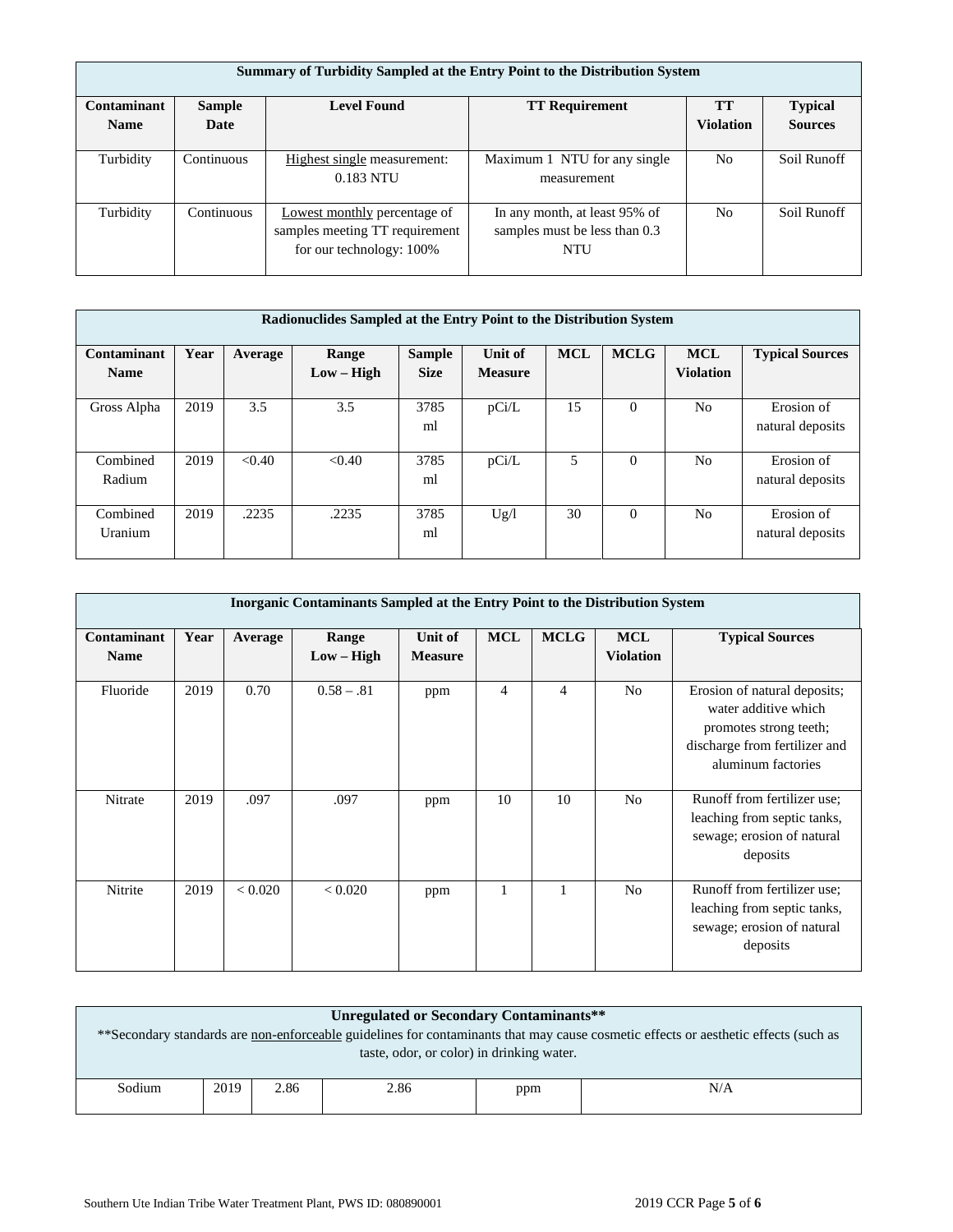**No Violations or Formal Enforcement Actions**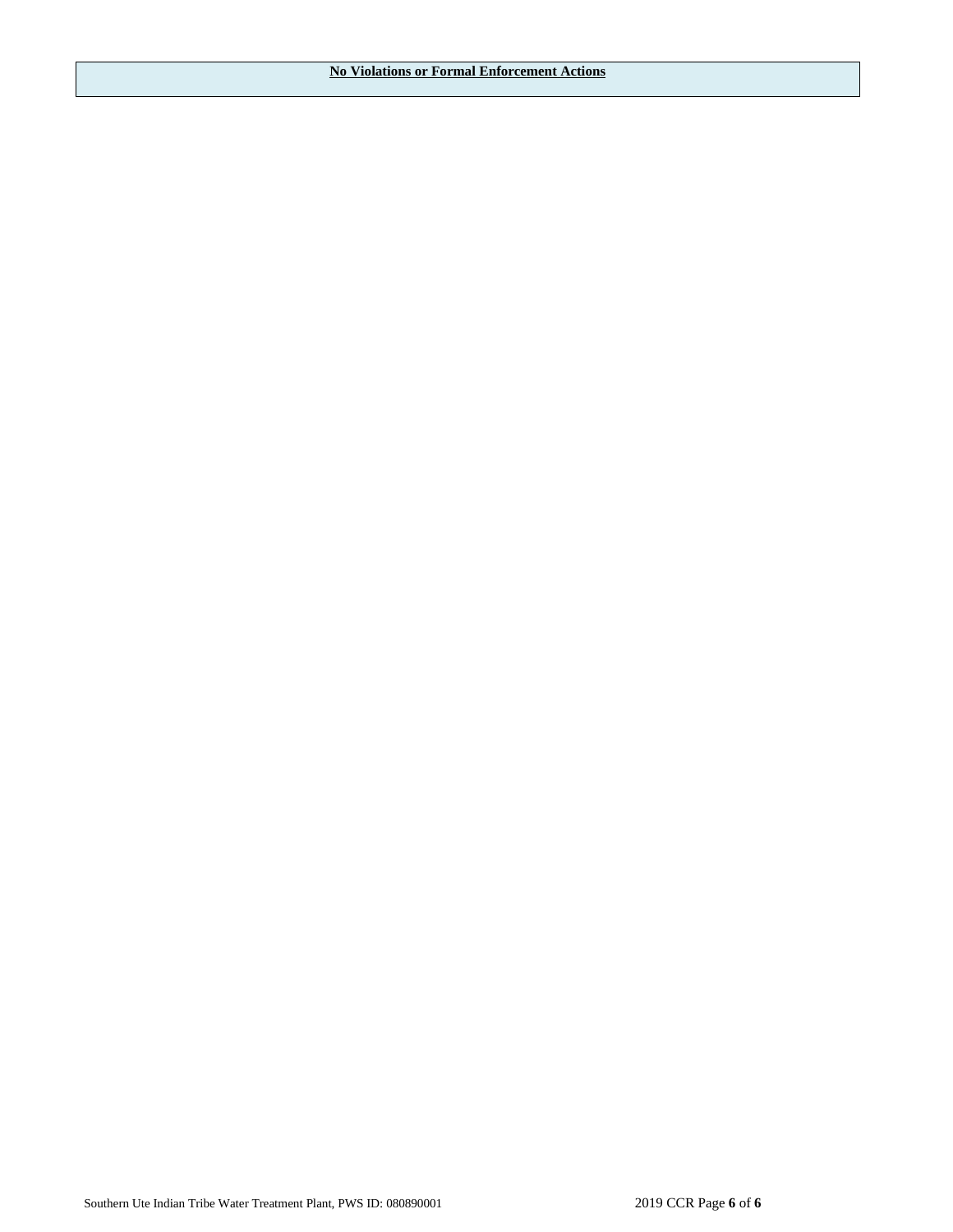# **IGNACIO TOWN OF 2020 Drinking Water Quality Report Covering Data For Calendar Year 2019**

#### *Public Water System ID:* CO0134500

**Esta es información importante. Si no la pueden leer, necesitan que alguien se la traduzca.**

We are pleased to present to you this year's water quality report. Our constant goal is to provide you with a safe and dependable supply of drinking water. Please contact CHRIS HOWLETT at 970-553-0338 with any questions or for public participation opportunities that may affect water quality. **Please see the water quality data from our wholesale system(s) (either attached or included in this report) for additional information about your drinking water.**

#### **General Information**

All drinking water, including bottled water, may reasonably be expected to contain at least small amounts of some contaminants. The presence of contaminants does not necessarily indicate that the water poses a health risk. More information about contaminants and potential health effects can be obtained by calling the Environmental Protection Agency's Safe Drinking Water Hotline (1-800-426-4791) or by visiting [epa.gov/ground-water-and-drinking-water.](https://www.epa.gov/ground-water-and-drinking-water)

Some people may be more vulnerable to contaminants in drinking water than the general population. Immunocompromised persons such as persons with cancer undergoing chemotherapy, persons who have undergone organ transplants, people with HIV-AIDS or other immune system disorders, some elderly, and infants can be particularly at risk of infections. These people should seek advice about drinking water from their health care providers. For more information about contaminants and potential health effects, or to receive a copy of the U.S. Environmental Protection Agency (EPA) and the U.S. Centers for Disease Control (CDC) guidelines on appropriate means to lessen the risk of infection by Cryptosporidium and microbiological contaminants call the EPA Safe Drinking Water Hotline at (1-800-426-4791).

The sources of drinking water (both tap water and bottled water) include rivers, lakes, streams, ponds, reservoirs, springs, and wells. As water travels over the surface of the land or through the ground, it dissolves naturally occurring minerals and, in some cases, radioactive material, and can pick up substances resulting from the presence of animals or from human activity. Contaminants that may be present in source water include:

**•Microbial contaminants:** viruses and bacteria that may come from sewage treatment plants, septic systems, agricultural livestock operations, and wildlife.

**•Inorganic contaminants:** salts and metals, which can be naturallyoccurring or result from urban storm water runoff, industrial or domestic wastewater discharges, oil and gas production, mining, or farming.

•**Pesticides and herbicides:** may come from a variety of sources, such as agriculture, urban storm water runoff, and residential uses. **•Radioactive contaminants:** can be naturally occurring or be the result of oil and gas production and mining activities.

**•Organic chemical contaminants:** including synthetic and volatile organic chemicals, which are byproducts of industrial processes and petroleum production, and also may come from gas stations, urban storm water runoff, and septic systems.

In order to ensure that tap water is safe to drink, the Colorado Department of Public Health and Environment prescribes regulations limiting the amount of certain contaminants in water provided by public water systems. The Food and Drug Administration regulations establish limits for contaminants in bottled water that must provide the same protection for public health.

### **Lead in Drinking Water**

If present, elevated levels of lead can cause serious health problems (especially for pregnant women and young children). It is possible that lead levels at your home may be higher than other homes in the community as a result of materials used in your home's plumbing. If you are concerned about lead in your water, you may wish to have your water tested. When your water has been sitting for several hours, you can minimize the potential for lead exposure by flushing your tap for 30 seconds to 2 minutes before using water for drinking or cooking. Additional information on lead in drinking water, testing methods, and steps you can take to minimize exposure is available from the Safe Drinking Water Hotline (1-800-426-4791) or at [epa.gov/safewater/lead.](http://www.epa.gov/safewater/lead) 

#### **Source Water Assessment and Protection (SWAP)**

The Colorado Department of Public Health and Environment may have provided us with a Source Water Assessment Report for our water supply. For general information or to obtain a copy of the report please visit [wqcdcompliance.com/ccr.](https://wqcdcompliance.com/ccr) The report is located under "Guidance: Source Water Assessment Reports". Search the table using 134500, IGNACIO TOWN OF, or by contacting CHRIS HOWLETT at 970-553-0338. The Source Water Assessment Report provides a screening-level evaluation of potential contamination that *could* occur. It *does not* mean that the contamination *has or will* occur. We can use this information to evaluate the need to improve our current water treatment capabilities and prepare for future contamination threats. This can help us ensure that quality finished water is delivered to your homes. In addition, the source water assessment results provide a starting point for developing a source water protection plan. Potential sources of contamination in our source water area are listed on the next page.

Please contact us to learn more about what you can do to help protect your drinking water sources, any questions about the Drinking Water Quality Report, to learn more about our system, or to attend scheduled public meetings. We want you, our valued customers, to be informed about the services we provide and the quality water we deliver to you every day.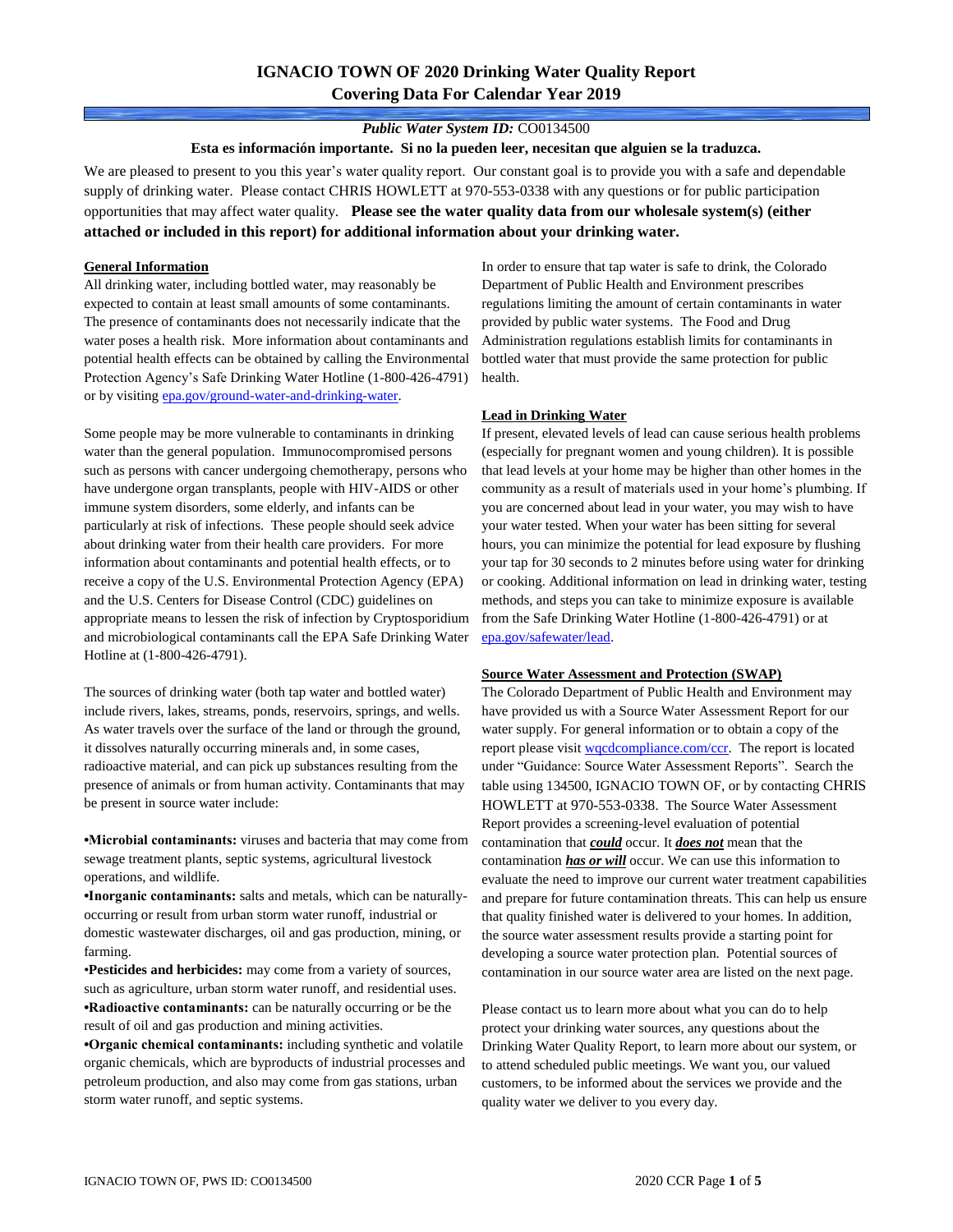## **Our Water Sources**

| <b>Sources (Water Type - Source Type)</b>                                       | <b>Potential Source(s) of Contamination</b>                                                                                              |
|---------------------------------------------------------------------------------|------------------------------------------------------------------------------------------------------------------------------------------|
| PUR SOUTHERN UTE INDIAN TRIBE 134770 (Surface Water-<br>Consecutive Connection) | There is no SWAP report, please contact CHRIS HOWLETT at<br>970-553-0338 with questions regarding potential sources of<br>contamination. |

### **Terms and Abbreviations**

- **Maximum Contaminant Level (MCL)** − The highest level of a contaminant allowed in drinking water.
- **Treatment Technique (TT)** − A required process intended to reduce the level of a contaminant in drinking water.
- **Health-Based** − A violation of either a MCL or TT.
- **Non-Health-Based** − A violation that is not a MCL or TT.
- **Action Level (AL)** − The concentration of a contaminant which, if exceeded, triggers treatment and other regulatory requirements.
- **Maximum Residual Disinfectant Level (MRDL)** − The highest level of a disinfectant allowed in drinking water. There is convincing evidence that addition of a disinfectant is necessary for control of microbial contaminants.
- **Maximum Contaminant Level Goal (MCLG)** − The level of a contaminant in drinking water below which there is no known or expected risk to health. MCLGs allow for a margin of safety.
- **Maximum Residual Disinfectant Level Goal (MRDLG)** − The level of a drinking water disinfectant, below which there is no known or expected risk to health. MRDLGs do not reflect the benefits of the use of disinfectants to control microbial contaminants.
- **Violation (No Abbreviation)** − Failure to meet a Colorado Primary Drinking Water Regulation.
- **Formal Enforcement Action (No Abbreviation)** − Escalated action taken by the State (due to the risk to public health, or number or severity of violations) to bring a non-compliant water system back into compliance.
- **Variance and Exemptions (V/E)** − Department permission not to meet a MCL or treatment technique under certain conditions.
- **Gross Alpha (No Abbreviation)** − Gross alpha particle activity compliance value. It includes radium-226, but excludes radon 222, and uranium.
- **Picocuries per liter (pCi/L)** − Measure of the radioactivity in water.
- **Nephelometric Turbidity Unit (NTU)** − Measure of the clarity or cloudiness of water. Turbidity in excess of 5 NTU is just noticeable to the typical person.
- **Compliance Value (No Abbreviation)** Single or calculated value used to determine if regulatory contaminant level (e.g. MCL) is met. Examples of calculated values are the 90<sup>th</sup> Percentile, Running Annual Average (RAA) and Locational Running Annual Average (LRAA).
- **Average (x-bar)** − Typical value.
- **Range (R)**  $-$  Lowest value to the highest value.
- **Sample Size (n)** − Number or count of values (i.e. number of water samples collected).
- **Parts per million = Milligrams per liter (ppm = mg/L)** − One part per million corresponds to one minute in two years or a single penny in \$10,000.
- **Parts per billion = Micrograms per liter (ppb = ug/L)** − One part per billion corresponds to one minute in 2,000 years, or a single penny in \$10,000,000.
- **Not Applicable (N/A)** Does not apply or not available.
- **Level 1 Assessment** A study of the water system to identify potential problems and determine (if possible) why total coliform bacteria have been found in our water system.
- **Level 2 Assessment** A very detailed study of the water system to identify potential problems and determine (if possible) why an E. coli MCL violation has occurred and/or why total coliform bacteria have been found in our water system on multiple occasions.

### **Detected Contaminants**

IGNACIO TOWN OF routinely monitors for contaminants in your drinking water according to Federal and State laws. The following table(s) show all detections found in the period of January 1 to December 31, 2019 unless otherwise noted. The State of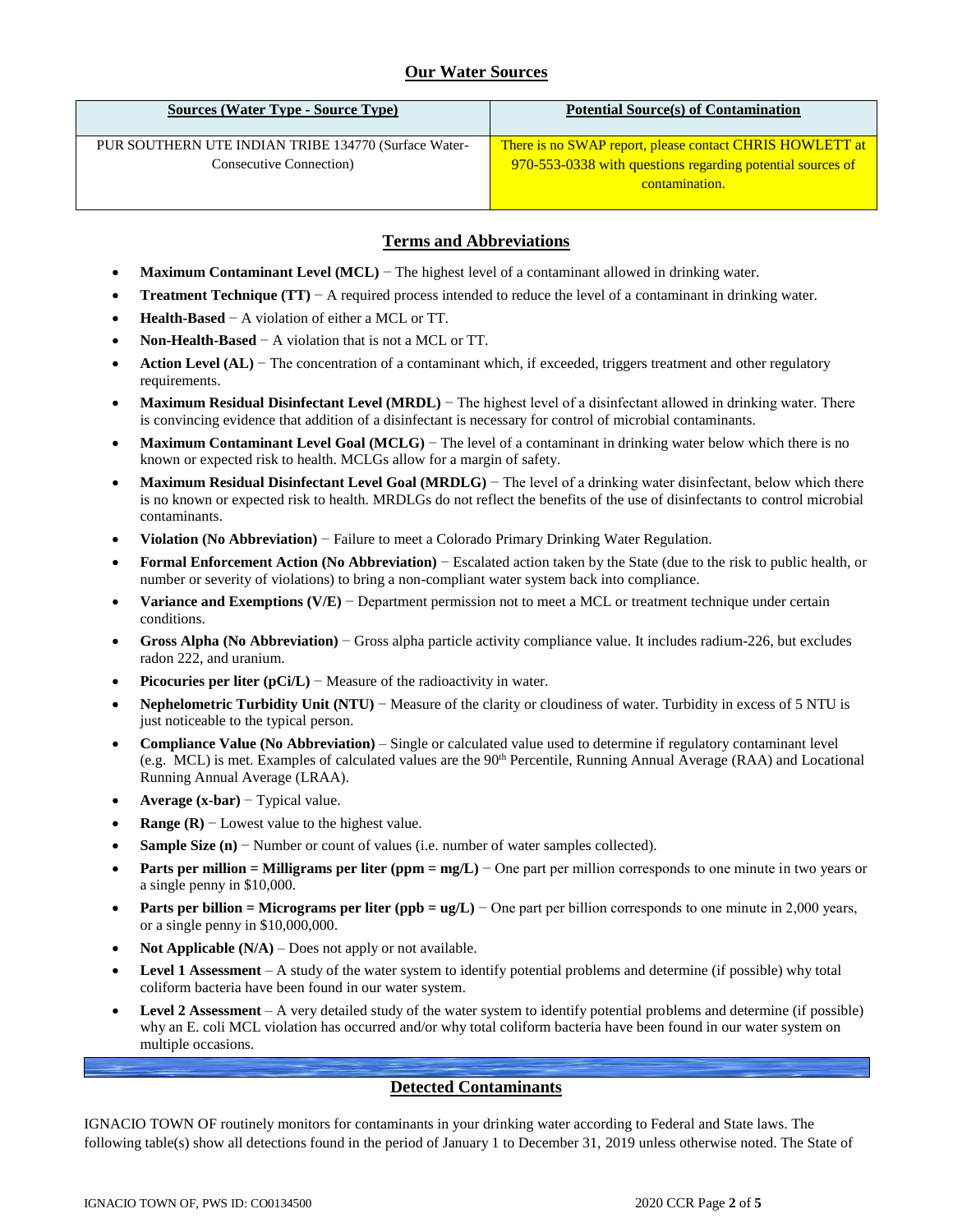Colorado requires us to monitor for certain contaminants less than once per year because the concentrations of these contaminants are not expected to vary significantly from year to year, or the system is not considered vulnerable to this type of contamination. Therefore, some of our data, though representative, may be more than one year old. Violations and Formal Enforcement Actions, if any, are reported in the next section of this report.

**Note:** Only detected contaminants sampled within the last 5 years appear in this report. If no tables appear in this section then no contaminants were detected in the last round of monitoring.

|                                    | Disinfectants Sampled in the Distribution System<br><b>TT Requirement:</b> At least 95% of samples per period (month or quarter) must be at least 0.2 ppm OR<br>If sample size is less than 40 no more than 1 sample is below $0.2$ ppm<br><b>Typical Sources:</b> Water additive used to control microbes |                                     |                                                |                              |                        |             |  |  |  |
|------------------------------------|------------------------------------------------------------------------------------------------------------------------------------------------------------------------------------------------------------------------------------------------------------------------------------------------------------|-------------------------------------|------------------------------------------------|------------------------------|------------------------|-------------|--|--|--|
| <b>Disinfectant</b><br><b>Name</b> | <b>Time Period</b>                                                                                                                                                                                                                                                                                         | <b>Results</b>                      | <b>Number of Samples</b><br><b>Below Level</b> | <b>Sample</b><br><b>Size</b> | TT<br><b>Violation</b> | <b>MRDL</b> |  |  |  |
|                                    |                                                                                                                                                                                                                                                                                                            |                                     |                                                |                              |                        |             |  |  |  |
| Chlorine                           | December, 2019                                                                                                                                                                                                                                                                                             | Lowest period percentage of samples | $\theta$                                       |                              | No                     | $4.0$ ppm   |  |  |  |
|                                    |                                                                                                                                                                                                                                                                                                            | meeting TT requirement: 100%        |                                                |                              |                        |             |  |  |  |

| Lead and Copper Sampled in the Distribution System |                                |                                |                              |                           |                                      |                                              |                                                           |                                                                               |
|----------------------------------------------------|--------------------------------|--------------------------------|------------------------------|---------------------------|--------------------------------------|----------------------------------------------|-----------------------------------------------------------|-------------------------------------------------------------------------------|
| Contaminant<br><b>Name</b>                         | <b>Time</b><br>Period          | 90 <sup>th</sup><br>Percentile | <b>Sample</b><br><b>Size</b> | Unit of<br><b>Measure</b> | 90 <sup>th</sup><br>Percentile<br>AL | <b>Sample</b><br><b>Sites</b><br>Above<br>AL | 90 <sup>th</sup><br>Percentile<br>AL<br><b>Exceedance</b> | <b>Typical Sources</b>                                                        |
| Copper                                             | 09/05/2019<br>to<br>09/17/2019 | 0.44                           | 11                           | ppm                       | 1.3                                  | $\overline{0}$                               | N <sub>o</sub>                                            | Corrosion of<br>household plumbing<br>systems; Erosion of<br>natural deposits |
| Lead                                               | 09/05/2019<br>to<br>09/17/2019 | 11.3                           | 11                           | ppb                       | 15                                   | $\theta$                                     | N <sub>o</sub>                                            | Corrosion of<br>household plumbing<br>systems; Erosion of<br>natural deposits |

| Disinfection Byproducts Sampled in the Distribution System |      |         |                       |                              |                           |            |             |                                |                                             |
|------------------------------------------------------------|------|---------|-----------------------|------------------------------|---------------------------|------------|-------------|--------------------------------|---------------------------------------------|
| <b>Name</b>                                                | Year | Average | Range<br>$Low - High$ | <b>Sample</b><br><b>Size</b> | Unit of<br><b>Measure</b> | <b>MCL</b> | <b>MCLG</b> | <b>MCL</b><br><b>Violation</b> | <b>Typical Sources</b>                      |
| Total<br>Haloacetic<br>Acids<br>(HAA5)                     | 2019 | 33.55   | 15.1 to 49.8          | $\overline{4}$               | ppb                       | 60         | N/A         | No                             | Byproduct of drinking<br>water disinfection |
| Total<br>Trihalome<br>thanes<br>(TTHM)                     | 2019 | 46.33   | 17 to $60.8$          | $\overline{4}$               | ppb                       | 80         | N/A         | N <sub>o</sub>                 | Byproduct of drinking<br>water disinfection |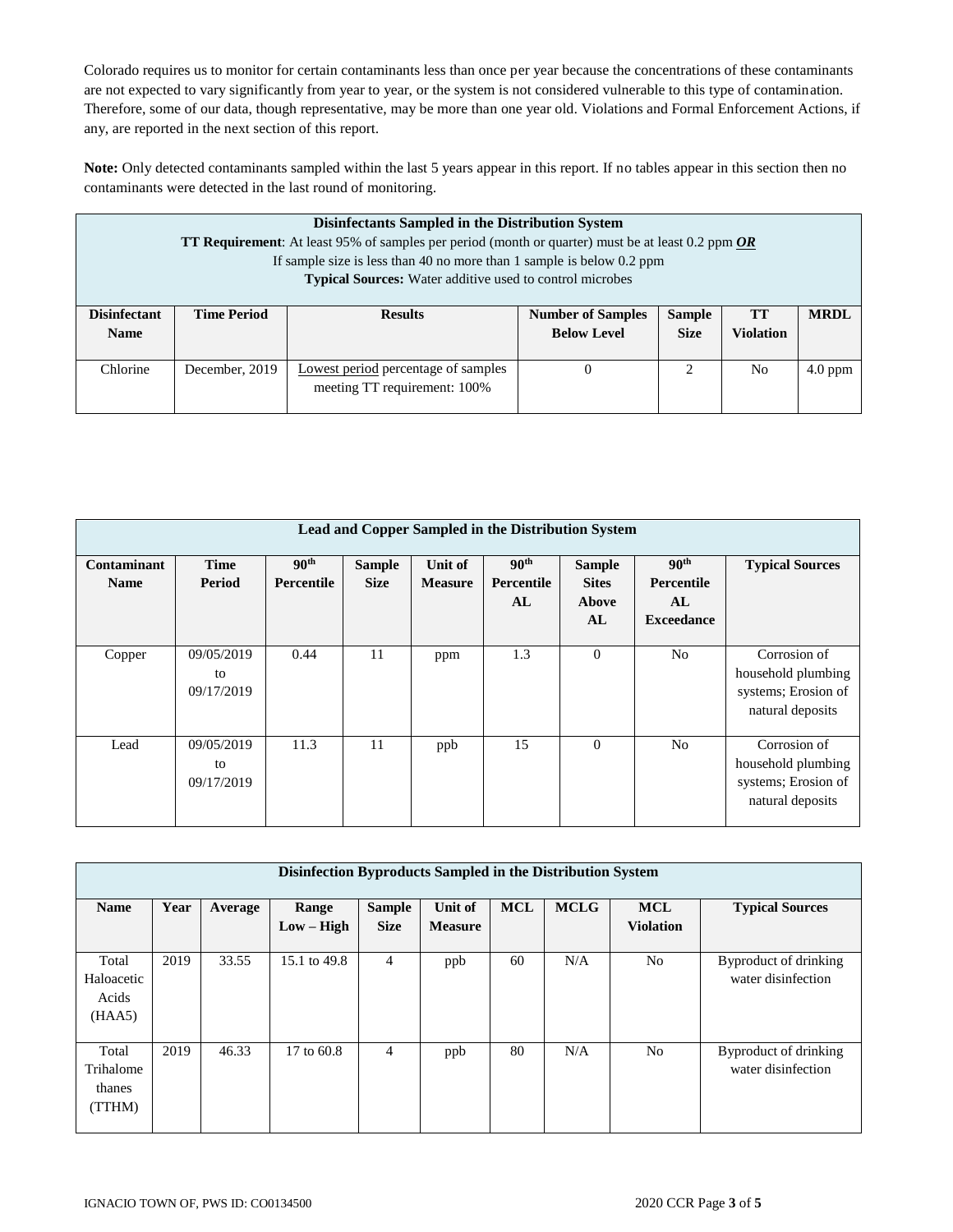#### **Unregulated Contaminants\*\*\***

EPA has implemented the Unregulated Contaminant Monitoring Rule (UCMR) to collect data for contaminants that are suspected to be present in drinking water and do not have health-based standards set under the Safe Drinking Water Act. EPA uses the results of UCMR monitoring to learn about the occurrence of unregulated contaminants in drinking water and to decide whether or not these contaminants will be regulated in the future. We performed monitoring and reported the analytical results of the monitoring to EPA in accordance with its Unregulated Contaminant Monitoring Rule (UCMR). Once EPA reviews the submitted results, the results are made available in the EPA's National Contaminant Occurrence Database (NCOD) [\(epa.gov/dwucmr/national-contaminant-occurrence-database-ncod\)](http://www.epa.gov/dwucmr/national-contaminant-occurrence-database-ncod) Consumers can review UCMR results by accessing the NCOD. Contaminants that were detected during our UCMR sampling and the corresponding analytical results are provided below.

| <b>Contaminant Name</b>                                                                                                          | Year | Average | Range        | <b>Sample Size</b> | <b>Unit of Measure</b> |
|----------------------------------------------------------------------------------------------------------------------------------|------|---------|--------------|--------------------|------------------------|
|                                                                                                                                  |      |         | $Low - High$ |                    |                        |
|                                                                                                                                  |      |         |              |                    |                        |
|                                                                                                                                  |      |         |              |                    |                        |
|                                                                                                                                  |      |         |              |                    |                        |
|                                                                                                                                  |      |         |              |                    |                        |
|                                                                                                                                  |      |         |              |                    |                        |
|                                                                                                                                  |      |         |              |                    |                        |
|                                                                                                                                  |      |         |              |                    |                        |
|                                                                                                                                  |      |         |              |                    |                        |
|                                                                                                                                  |      |         |              |                    |                        |
|                                                                                                                                  |      |         |              |                    |                        |
|                                                                                                                                  |      |         |              |                    |                        |
| ***More information about the contaminants that were included in UCMR monitoring can be found at: drinktap.org/Water-Info/Whats- |      |         |              |                    |                        |
| in-My-Water/Unregulated-Contaminant-Monitoring-Rule-UCMR. Learn more about the EPA UCMR at: epa.gov/dwucmr/learn-about-          |      |         |              |                    |                        |
| unregulated-contaminant-monitoring-rule or contact the Safe Drinking Water Hotline at (800) 426-4791 or epa.gov/ground-water-    |      |         |              |                    |                        |
| and-drinking-water.                                                                                                              |      |         |              |                    |                        |